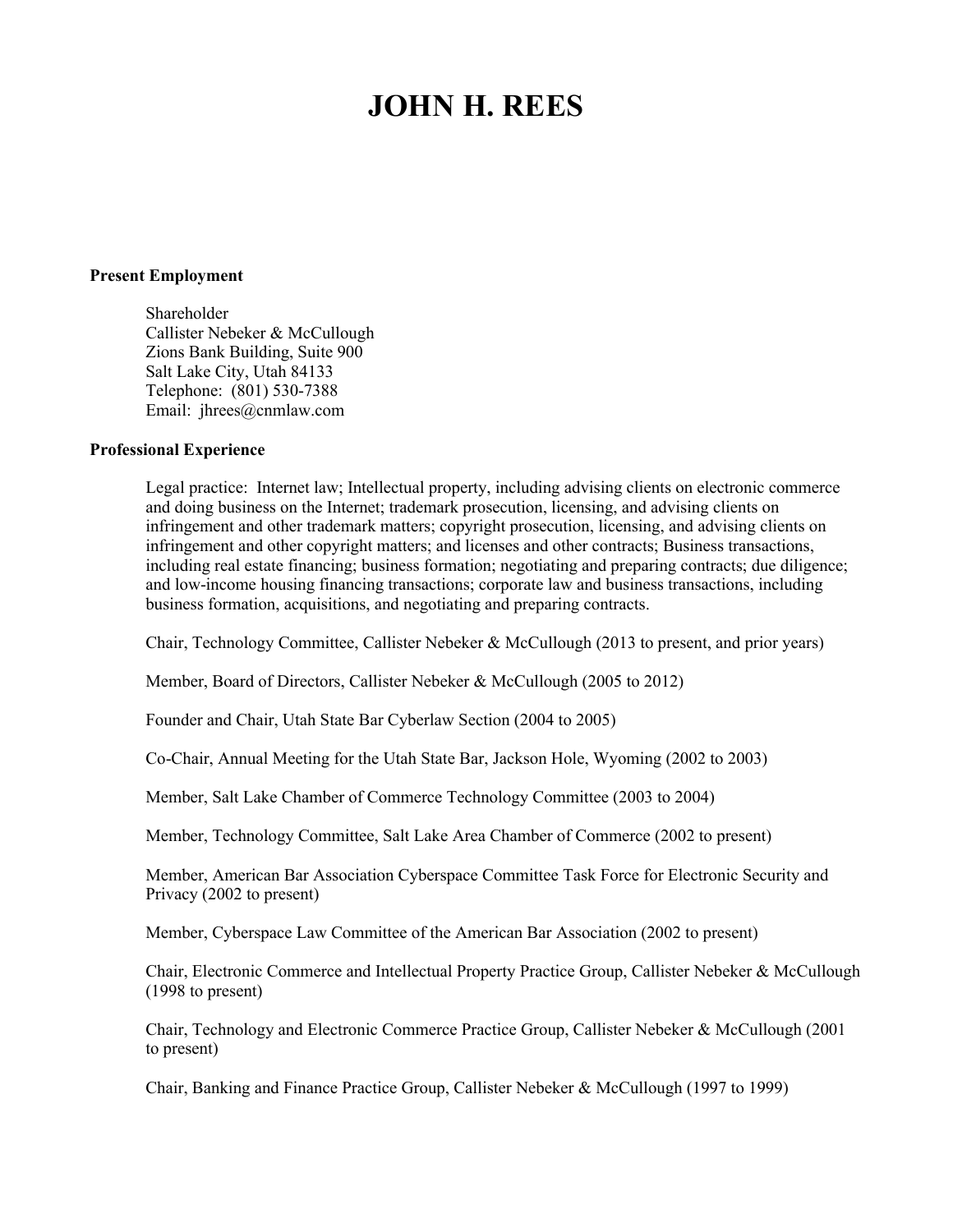Adjunct Assistant Professor of Management, University of Utah (July, 1993 to 1999).

Member, Intellectual Property Section of the American Bar Association (1993 to present)

Member, Utah Technologies Finance Corporation Mentoring Group (1993 to 1997)

Associate Instructor, University of Utah, Department of Management (Summer, 1992 to 1993).

Member, Board of Directors, University of Utah Business Alumni Association (1992 to 1995)

Member, Utah Technologies Finance Corporation Mentoring Group (1993 to 1997)

Chair, Alumni Cultivation Committee of the University of Utah Business Alumni Association (1994 to 1995)

Representative of Callister Nebeker & McCullough for Utah Information Technologies Association (1991 to 1995)

Chair, Business Law Section of the Utah State Bar (1989-1990).

Member, Small Business Committee of the American Bar Association (1987 to present)

Member, Corporations and Commercial Code Advisory Board (1989 to 1992)

Member, Utah Business Corporation Act Revision Committee (1989 to 1991)

Member, American Inn of Court II (1983 to 1984)

Research Assistant, Governor's Securities Fraud Task Force (1983 to 1984)

Staff Member, Journal of Contemporary Law, University of Utah College of Law (1982 to 1983)

## **Education**

University of Utah, Masters of Business Administration, 1991, J.D., 1984, and Bachelor of University Studies, Emphasis Pre-law, 1981.

#### **Community Service, Honors, and Awards**

Chair, Crohn's & Colitis Foundation of America Walk Committee, (2009-2010)

Named in *Best Lawyers in America®* for Information Technology Law (2007 to 2013)

Named in *Utah Business Magazine* Legal Elite (2008 to 2011)

Member, board of directors, New Haven Homeowner's Association, Inc. (1999 to 2001)

President, New Haven Homeowner's Association, Inc. (1999 to 2000)

Jr. Jazz Basketball Coach (1997 to 1999)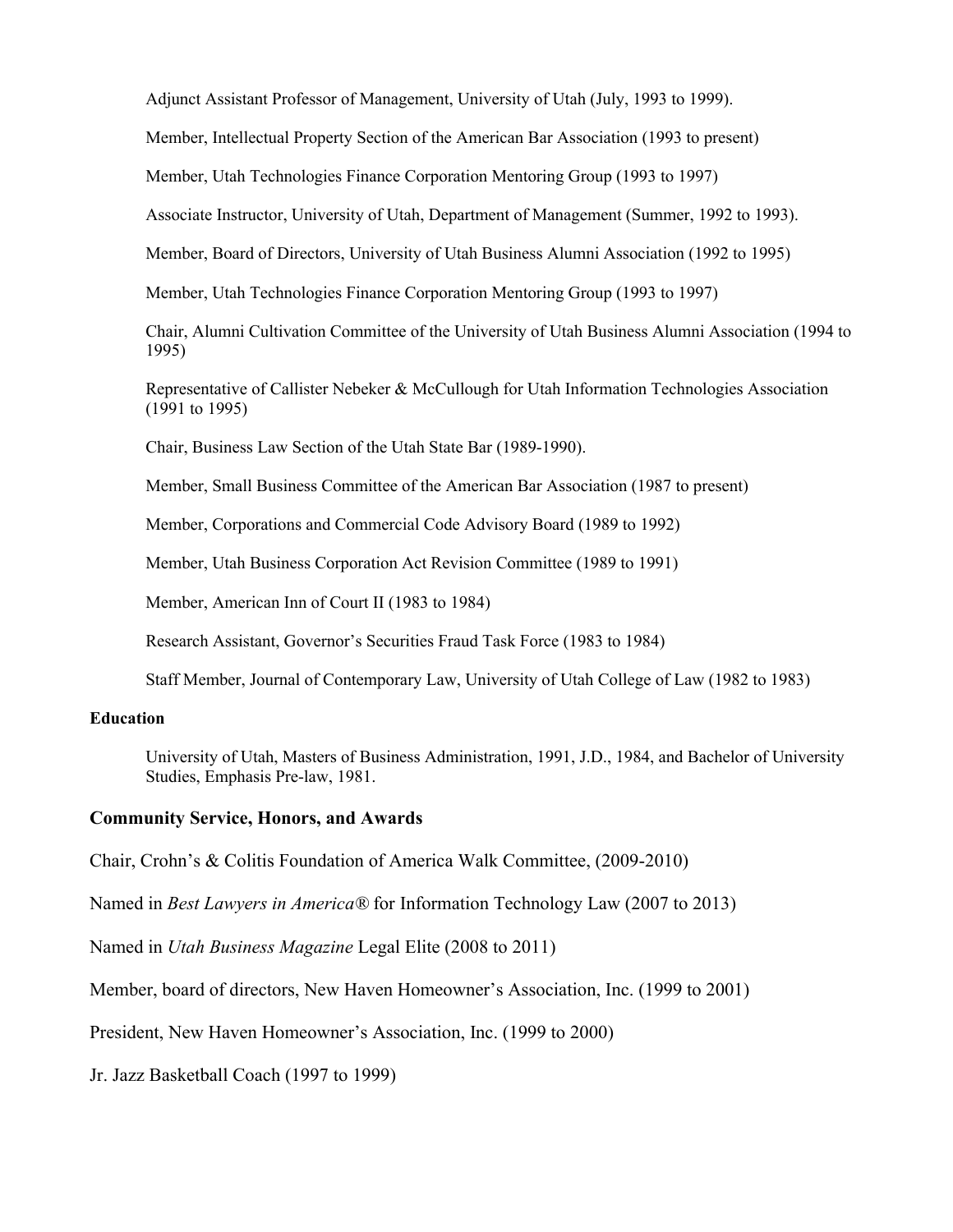Outstanding Young Man of America (1996) Soccer coach, South Davis Soccer Association (1993 to 1995) Who's Who Among Rising Young Americans (1991) Dean's Scholar (1991) Phi Kappa Phi (1991) Beta Gamma Sigma (1991) Outstanding Young Man of America (1986) Leary Scholar (1984) Cum laude graduation (1981) Studentbody Vice President, University of Utah (1980-1981) Beehive Honor Society (1981) Who's Who Among Students in American Universities and Colleges (1981) Owl and Key Honor Society (1981) Chair, Student Assembly, University of Utah (1980-1981) Ex-officio member, University of Utah Alumni Board (1980-1981) Vice President, Latter-day Saint Student Association, University of Utah (1979-1980) Vice Chair, Inter-Faith Council, University of Utah (1979-1980) Volunteer missionary, Church of Jesus Christ of Latter-day Saints (1976-1978)

## **Professional Papers and Publications:**

Article, *Copyright it!*, published in Realtor Magazine New Jersey, April, 2008, p. 18-19.

Article, *Copyright it!*, published in Realtor Magazine, November 2006, p. 28-29.

Article, *Tighten it up*, published in Realtor Magazine, June 2005, p. 30-31.

Article, *Traps to Avoid on the Internet*, published in Utah Realtor, First Quarter Magazine, 2004, p. 24-26.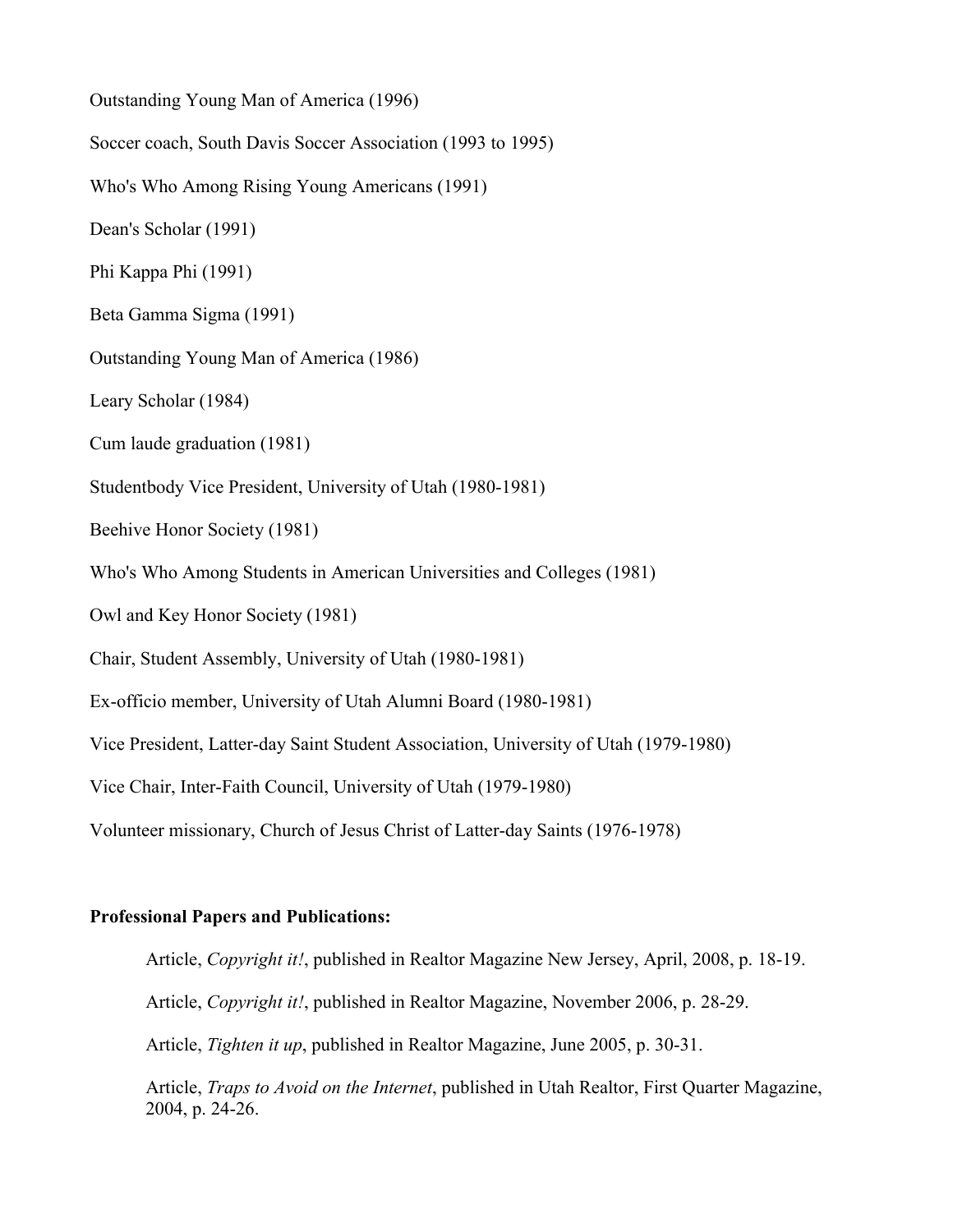Article, *Ten Traps to Avoid on the Internet*, published in the Utah Bar Journal, October 2003, p. 20.

Article, *Title Company Web Sites ... Does Yours Pass the Test?*, published in Title News, September/October 2004, p. 20-21.

### **Presentations:**

Webcast, "Five Things Every Business Should Know About Copyright Law" (Callister Nebeker & McCullough), January 19, 2011

Webcast, "Developing Powerful Brands Through Appropriate Application Of Trademark Law" (Callister Nebeker & McCullough), November 16, 2010

Presentation, "Small Business and the Legal Environment" (Northfront Pro Series for Northfront Business Resource Center), September 21 and 23, 2010. Contact: Brent Meikle (801) 593-2202.

Webcast, "An Overview of Copyright Law" (Zions First National Bank, and its affiliates), September 9, 2010.

Webcast, "Branding and Trademarks" (Zions First National Bank, and its affiliates), July 28, 2010.

Presentation, "Social Networking and Working in an Online Environment" (hosted by CEO Builder), December 10, 2009. Contact: Rich Tyson (801) 224-2490.

Presentation, "New Legal Issues for Bloggers" (hosted by Bank of American Fork), December 1, 2009. Contact: Christopher Liechty (801) 642-3094.

Presentation, "Navigating a Complex Legal Environment and Avoiding Litigation" (2009 Women Entrepreneurs Conference hosted by Davis Applied Technology College), October 21, 2009. Contact: Hailee Long (801) 593-2359.

Presentation, "Blogs, forums, and social networking: avoiding liability as a service provider" (Davis Applied Technology College), June 19, 2009. Contact: Hailee Long (801) 593-2359.

Presentation, *"DOJ/NAR Settlement; Modified VOW Policy"* (Wyoming MLS, Inc., Casper, Wyoming), April 22, 2009. Contact: Bobbie Iiams (307) 237-1670.

Presentation, *"DOJ/NAR Settlement; Modified VOW Policy"* (Montana Association of Realtors, Helena, Montana), January 29, 2009. Contact: Peggy Trenk (406) 443-4032.

Presentation, *"DOJ/NAR Settlement; Modified VOW Policy"* (SIR/MLS, Inc. in Collinsville, Illinois), January 16, 2009. Contact: Deb Frazier, (618) 343-3030.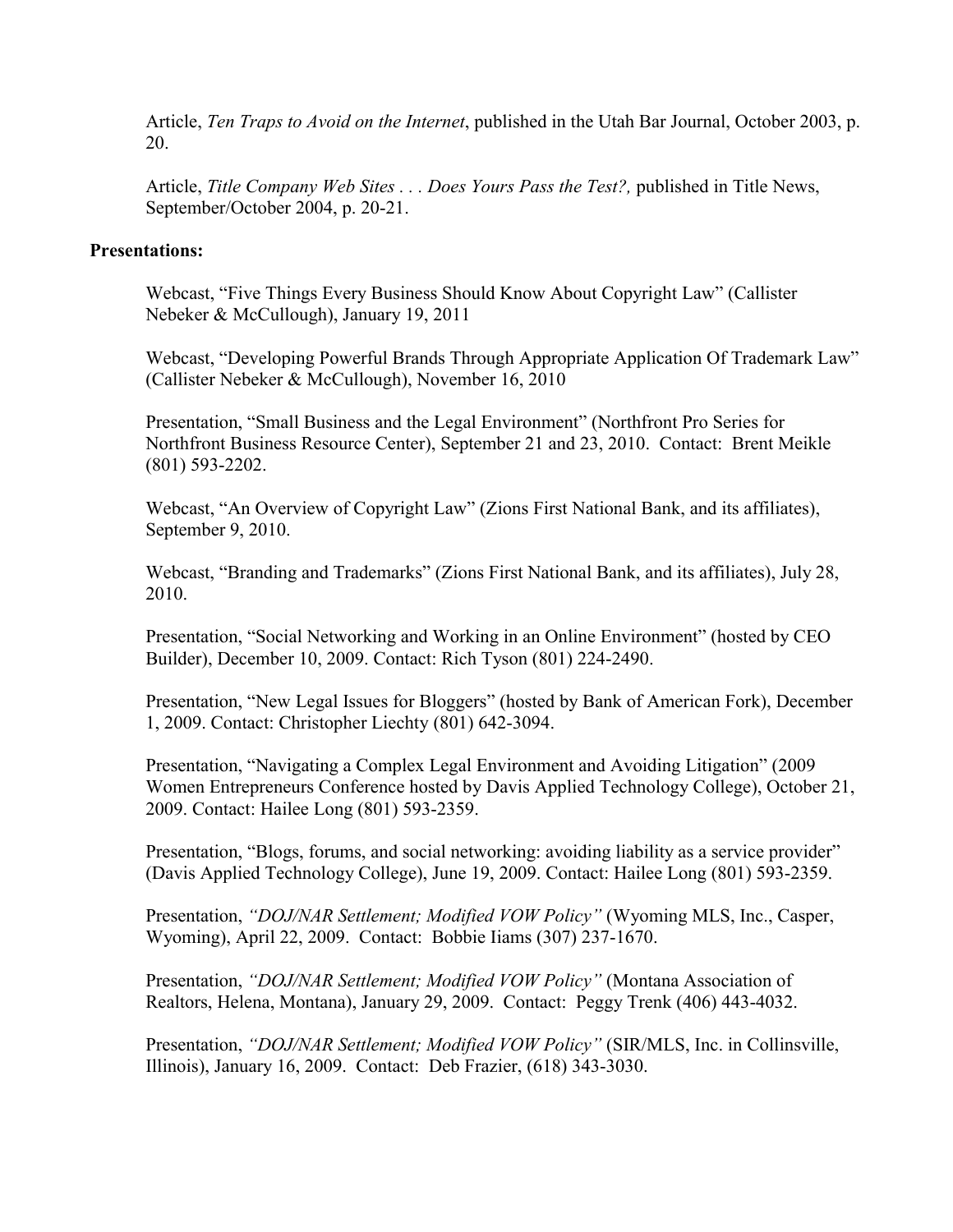Presentation, *"DOJ/NAR Settlement; Modified VOW Policy"* (Egyptian Board of REALTORS, Inc., Mt. Vernon, Illinois), January 16, 2009. Contact: Dorothy Hamson (618) 244-3301.

Presentation, *"DOJ/NAR Settlement; Modified VOW Policy"* (CIO/CTO for MLSListings, Inc. for Santa Clara County Association of Realtors ("AOR"), Silicon Valley AOR, San Benito County AOR, Santa Cruz AOR, Monterey County AOR, San Mateo County AOR, and Central Valley AOR), November 17-20, 2008. Contact: Jim Harrison/Anne O'Callahan (408) 874- 0242.

Presentation, *"DOJ/NAR Settlement; Modified VOW Policy"* (So. Cal MLS in La Jolla, California), October 28, 2008. Contact: Russ Bergeron (714) 517-2626.

Presentation, *"Data privacy and security – the Search for a Test Case"* (NATPPM), September 10, 2008. Contact: Andrew J. McDevitt (202) 484-1526.

Presentation, *"DOJ/NAR Settlement; Modified VOW Policy"* (CIO/CTO for MLSListings, Inc. in San Jose, California), September 3, 2008. Contact: Jim Harrison/Anne O'Callahan (408) 874-0242.

Presentation, *"Sales and Marketing in an Online Environment"* (Utah Manufacturers Association), June 12, 2008. Contact: Tom Bingham (801) 363-3885

Presentation, *"MLS Legal Counsel Seminar"* (Connection 2008 hosted by TREND), April 14, 2008. Contact: Cheri Andrews

Presentation, "*Intellectual Property in an Online Environment*, Utah State Bar, CyberLaw CLE, February 28, 2008. Contact Robyn Reynolds (801) 531-9077.

Presentation, "*Managing Listing Content*", New Jersey Association of REALTORS<sup>®</sup>, October 25, 2007, Toms River, New Jersey. Contact: Mary Ann Wissel (732) 244-8111.

Presentation, "*MLS Issues You Cannot Ignore*", The Realty Alliance General Membership Meeting, April 3, 2007, Las Vegas, Nevada. Contact: Craig Chetham or Gail Wagner (972) 385-6055.

Presentation, "*Managing Listing Content*", Pensacola Association of REALTORS<sup>®</sup>, March 15, 2006, Pensacola, Florida. Contact: Juli Pleitner 850.434.5507.

Webcast presentation, "*Creating a Chain of Ownership: Managing Listing Content*", National Association of REALTORS<sup>®</sup>, October 5, 2006, Chicago, Illinois. Contact: Laurie Janik (312) 329-8371.

Workshop presentation, "*Creating a Chain of Ownership: Managing Listing Content*", CMLS Conference, September 21, 2006, Park City, Utah. Contact: Laurie Janik (312) 329-8371.

Workshop presentation, "*Managing Listing Content*", Northeast Regional Association Executives Seminar, National Association of REALTORS®, July 20, 2006, Cooperstown, New York. Contact: Laurie Janik (312) 329-8371.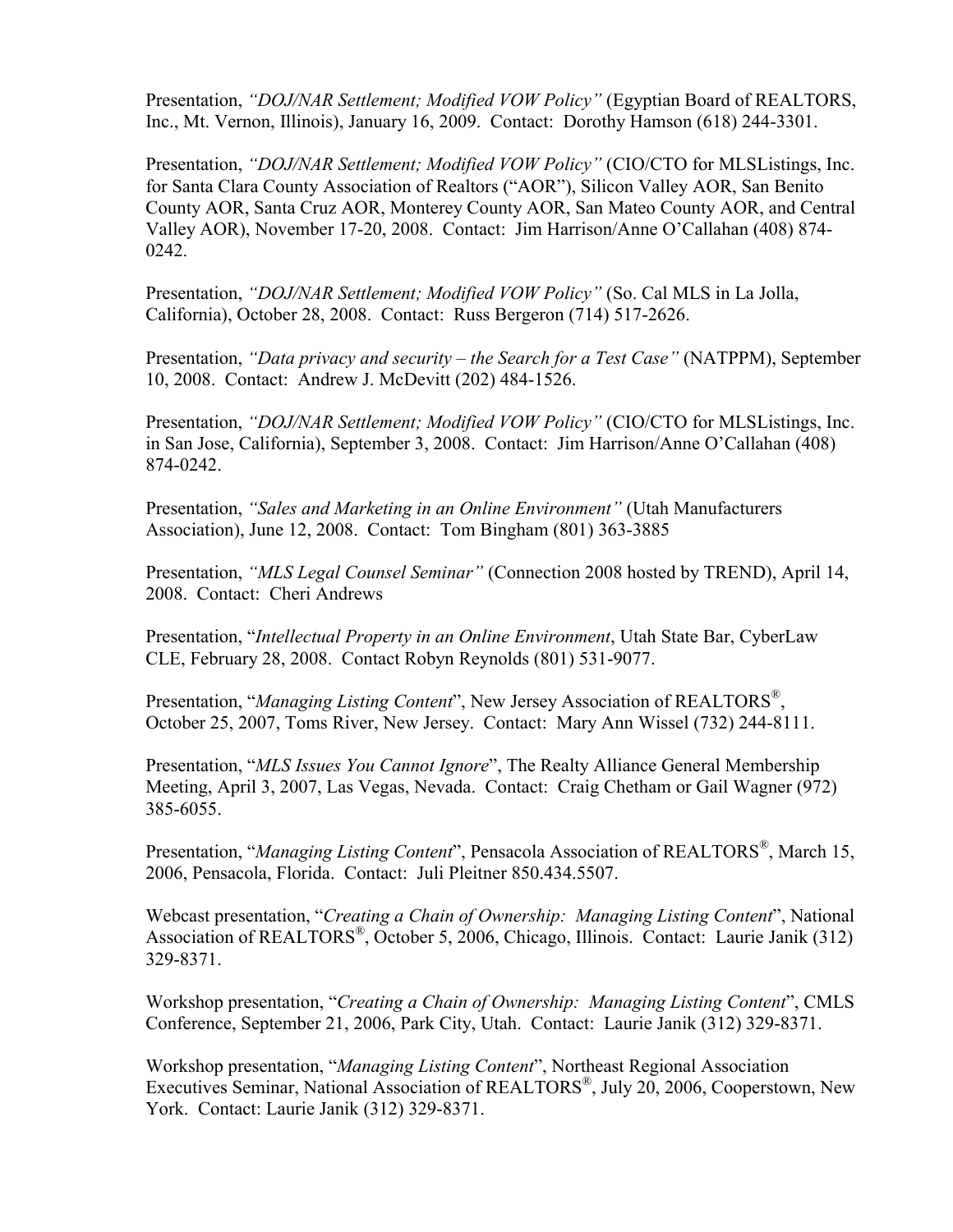Workshop presentation, "*Managing Listing Content*", National Association of REALTORS® , July 18, 2006, Hilton Head, South Carolina. Contact: Laurie Janik (312) 329-8371.

Workshop presentation, "*Managing Listing Content*", Connection 2006 Conference, April 21, 2006, San Diego, California. Contact: Laurie Janik (312) 329-8371.

Presentation, "*Landmines on the Internet*", presented to Utah Association of CPAs, May 6, 2005, Salt Lake City, Utah. Contact: Michelle McGaughey (801) 466-8022

Presentation, "*Safe Tech: Managing Today's Title Operation on the Right Side of the Law*" presented at American Land Title Association, April 19, 2005, Orlando, Florida. Contact: Kelly Romeo (202) 296-3671

Presentation, "*How Multiple Listing Services and Brokers Can Protect Data Ownership Rights*" presented to Connection 2005, March 31, 2005, Hilton Head Island, South Carolina. Contact: Yvette Acuff (843) 785-9696 ext. 5

Instructor, "*The Joy of Litigation*" taught as a real estate continuing education course sponsored by the Greater Las Vegas Association of REALTORS<sup>®</sup>, March 24, 2005, Las Vegas Nevada. Contact: Wendy DiVecchio (702) 784-5000

Presentation, "*Landmines on the Internet*", presented to Utah Advertising Federation, February 16, 2005, Salt Lake City, Utah. Contact: Shelley Storey (801) 596-9000.

Facilitated several breakout sessions at the MLS Data Topics in the Tropics sponsored by The Realtor® Association of Greater Fort Lauderdale, February 2-4, 2005, Ft. Lauderdale, Florida.

Presentation, "*Landmines on the Internet*", presented at Utah Association of CPAs, Winter Conference, December 9, 2004, Salt Lake City, Utah. Contact: Monica Yamaski (801) 466- 8022.

Presentation, "*Technology Security: A Management Perspective (Privacy)*," presented at the National Association of Realtors<sup>®</sup> 2004 Conference & Expo, November 7, 2004.

Panelist, *Licensing of MLS Data*, presented on a legal panel at CMLS Annual Meeting, October 8, 2004, Portland, Oregon. Contact: Kathy Ragsdale (503) 872-8052.

Presentation, *The Search for a Privacy Test Case*, presented at American Land Title Association annual convention, October 7, 2004, Boston, Massachusetts. Contact: Ann Vom Eigen (202) 296-3671.

Presentation, *Landmines on the Internet*, presented to members of Realtors® Association of Maui, Inc., April 30, 2004, Kahului Maui, Hawaii. Contact: Terry Tolman (808) 269-4646.

Presentation, *Doing Business on the Internet: Make It Legal and Minimize the Risks*", presented at American Land Title Association Tech Forum 2004, March 16, 2004, New Orleans, Louisiana. Contact: Kelly Romeo (202) 296-3671.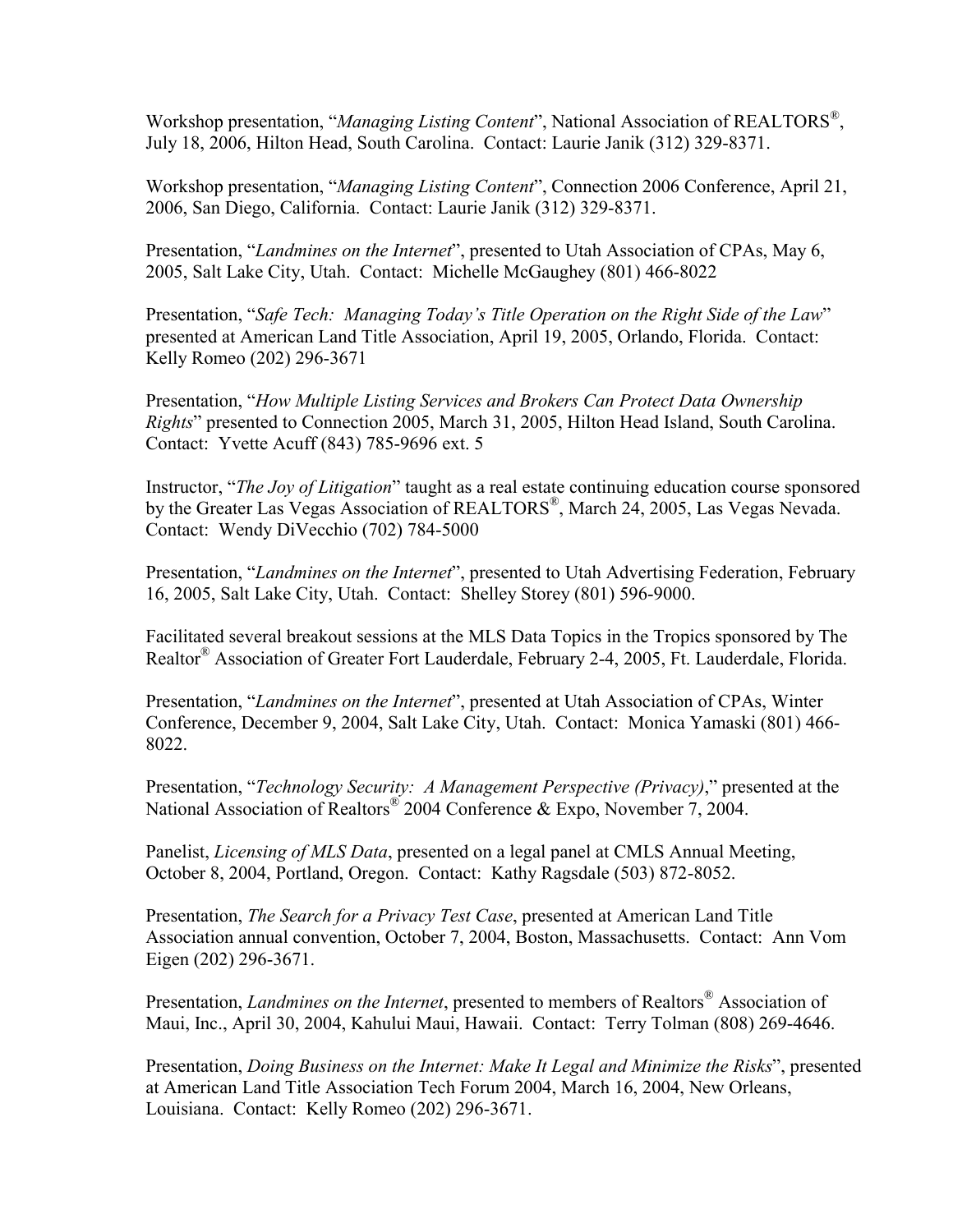Presentation, "*Avoiding Intellectual Property Infringement on the Internet*", presented at the Utah State Bar Mid-Year Convention, March 13, 2004, St. George, Utah. Contact: Connie S. Howard (801) 531-9077.

Instructor, "*The Joy of Litigation, or Do I Really Need to Know the Rules of E-Commerce?*", taught as a real estate continuing education course at the Tech Rally sponsored by the Greater Las Vegas Association of Realtors®, September 5, 2003, Las Vegas, Nevada. Contact: Tina M. Tooley: (702) 732-8177.

Instructor, "*The Joy of Litigation, or Do I Really Need to Know the Rules of E-Commerce?*", taught as a real estate continuing education course sponsored by the Salt Lake Board of Realtors<sup>®</sup>, August 4, 2003, Salt Lake City, Utah. Contact: Lynda Tassainer: (801) 486-4465 ext. 110.

Instructor, "*The Joy of Litigation, or Do I Really Need to Know the Rules of E-Commerce?*", taught as a real estate continuing education course sponsored by the Washington County Board of Realtors<sup>®</sup>, June 7, 2003, Mesquite, Nevada. Contact: Linda Stuart (435) 628-7374.

Presentation, *"The Joy of Litigation, or Navigating Landmines on the Internet"*, presented to the Utah Association of REALTORS® conference, REALTOR® Day at the Legislature, February 21, 2003, Salt Lake City, Utah. Contacts: Pat Iannone (801) 268-4747 or Chris Kyler (801) 268.4747.

Instructor, *"The Joy of Litigation, or Do I Really Need to Know the Rules of E-Commerce?"*, taught as a real estate continuing education course co-sponsored by RMLS and Eugene Association of REALTORS® , February 7, 2003, Eugene, Oregon. Contacts: Mark Milligan of Eugene Association of REALTORS<sup>®</sup>, (541) 484-3043, and Beth Murphy of RMLS, (503) 872-8039.

Instructor, *"The Joy of Litigation, or Do I Really Need to Know the Rules of E-Commerce?"*, taught as a real estate continuing education course co-sponsored by RMLS and Portland Metropolitan Association of REALTORS®, February 6, 2003, Portland, Oregon. Contacts: Kathy Steiner of Portland Metropolitan Association of REALTORS® , (503) 228-6595, and Beth Murphy of RMLS, (503) 872-8039.

Instructor, *"The Joy of Litigation, or Do I Really Need to Know the Rules of E-Commerce?"*, taught as a real estate continuing education course co-sponsored by RMLS and East Metro Association of REALTORS® , February 5, 2003, Gresham, Oregon. Contacts: Beverly Lombardo of East Metro Association of REALTORS<sup>®</sup>, (503) 667-1211, and Beth Murphy of RMLS, (503) 872-8039.

Instructor, *"The Joy of Litigation, or Do I Really Need to Know the Rules of E-Commerce?"*, taught as a real estate continuing education course co-sponsored by RMLS and Clark County Board of REALTORS® , February 4, 2003, Vancouver, Washington. Contacts: Valerie Britt-Kalberg of Clark County Association of REALTORS®, (360) 695-5980, and Beth Murphy of RMLS, (503) 872-8039.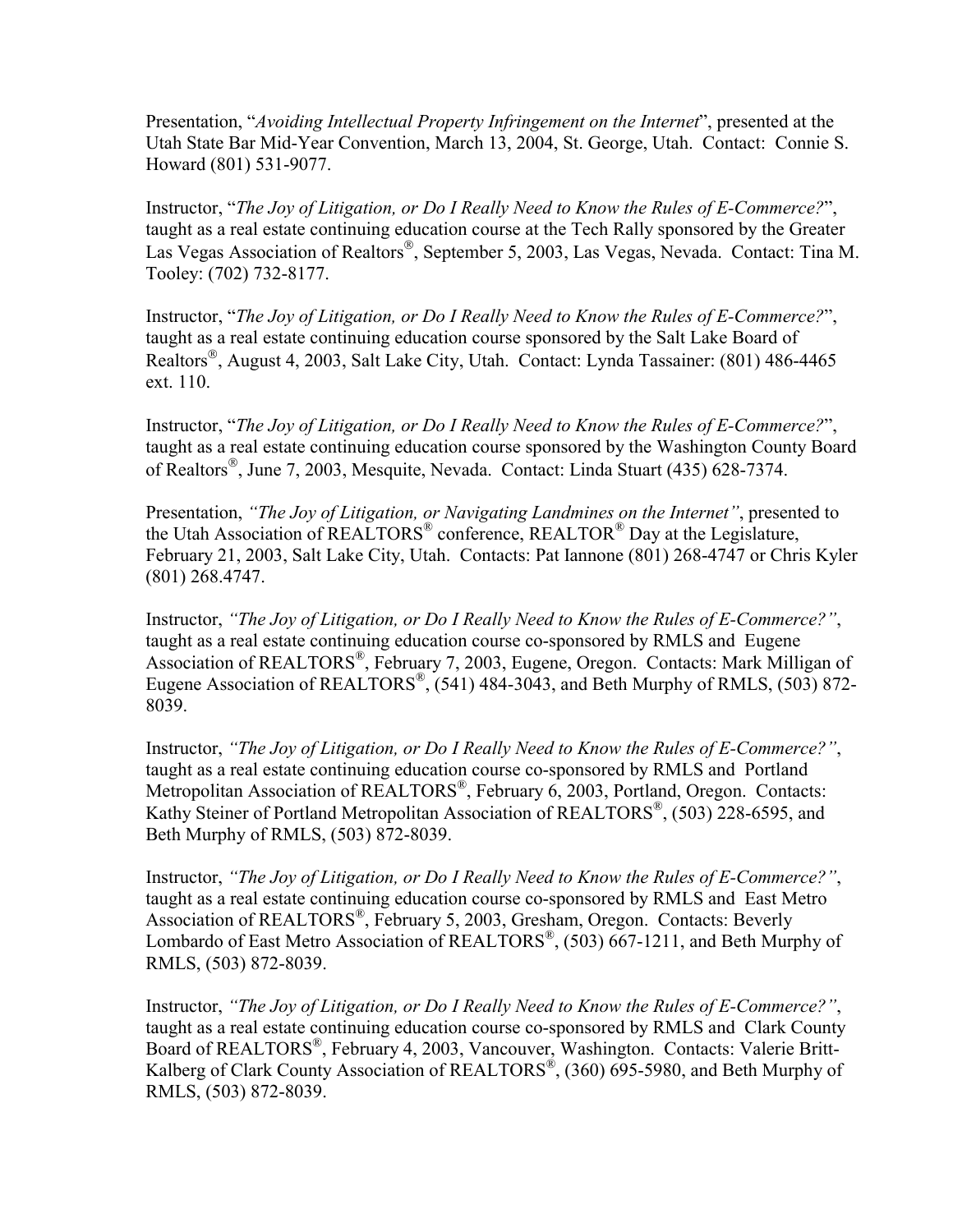Instructor, *"The Joy of Litigation, or Security Do I Really Need to Know the Rules of E-Commerce?"*, taught as a real estate continuing education course sponsored by the Park City Board of REALTORS® , January 30, 2003, Park City, Utah. Contact: Sharon Woodbury (435) 649-4112.

Instructor, *"The Joy of Litigation, or Security Do I Really Need to Know the Rules of E-Commerce?"*, taught as a real estate continuing education course sponsored by the Utah County Board of REALTORS<sup>®</sup>, January 23, 2003, Provo, Utah. Contact: Sherry Talbot (801) 226-3777.

Presentation, *"Landmines on the Internet for Title Companies"*, presented at Utah Land Title Association Mid-Year Convention, January 17, 2003, Las Vegas, Nevada. Contact: Kirk Smith (801) 479-7911 or Sheri Olsen (801) 947-8453.

Instructor, *"The Joy of Litigation, or Security and Other Traps to Avoid When Using the Internet"*, taught as a real estate continuing education course sponsored by the Ogden Board of REALTORS® , September 26, 2002, Ogden, Utah. Contact: Nancy Kuen (801) 476-4216

Presentation, *"The Joy of Litigation, or Do I Really Need to Comply With the Rules of E-Commerce"*, presented to the Utah Association of REALTORS® Annual Convention, September 13, 2002, St. George, Utah. Contacts: Pat Iannone (801) 268-4747 or Chris Kyler (801) 268.4747.

Presentation, "*After GLBA* . . . Then What?", presented to BISYS<sup>®</sup> 2002 Document Solutions Client Conference, March 20, 2002, Atlanta, Georgia.

Luncheon Speaker, *"Protecting Client Information"*, Intellectual Property Section Mid-Winter Institute, Utah State Bar, March 1, 2002, Salt Lake City, Utah

Presentation, *"Protecting Electronic Databases"*, presented to Utah State Bar Intellectual Property Section, January 24, 2002, Salt Lake City, Utah

Presentation, *"Securing Client Data"*, presented to Utah State Bar, November 7, 2001, Salt Lake City, Utah

Presentation, *"Avoiding Intellectual Property Land Mines"*, presentation to senior management of Zions Bank, August 15 and 21, 2001, Salt Lake City, Utah.

Presentation, "*Land Mines for the MLS Doing Business on the Internet"*, presentation at national conference sponsored by Connection 2001, March 13, 2001, West Palm Beach, Florida.

Presentation, *"Protecting Automated Databases"*, presentation at national conference sponsored by National Association of REALTORS®, November 10, 2000, San Francisco, California.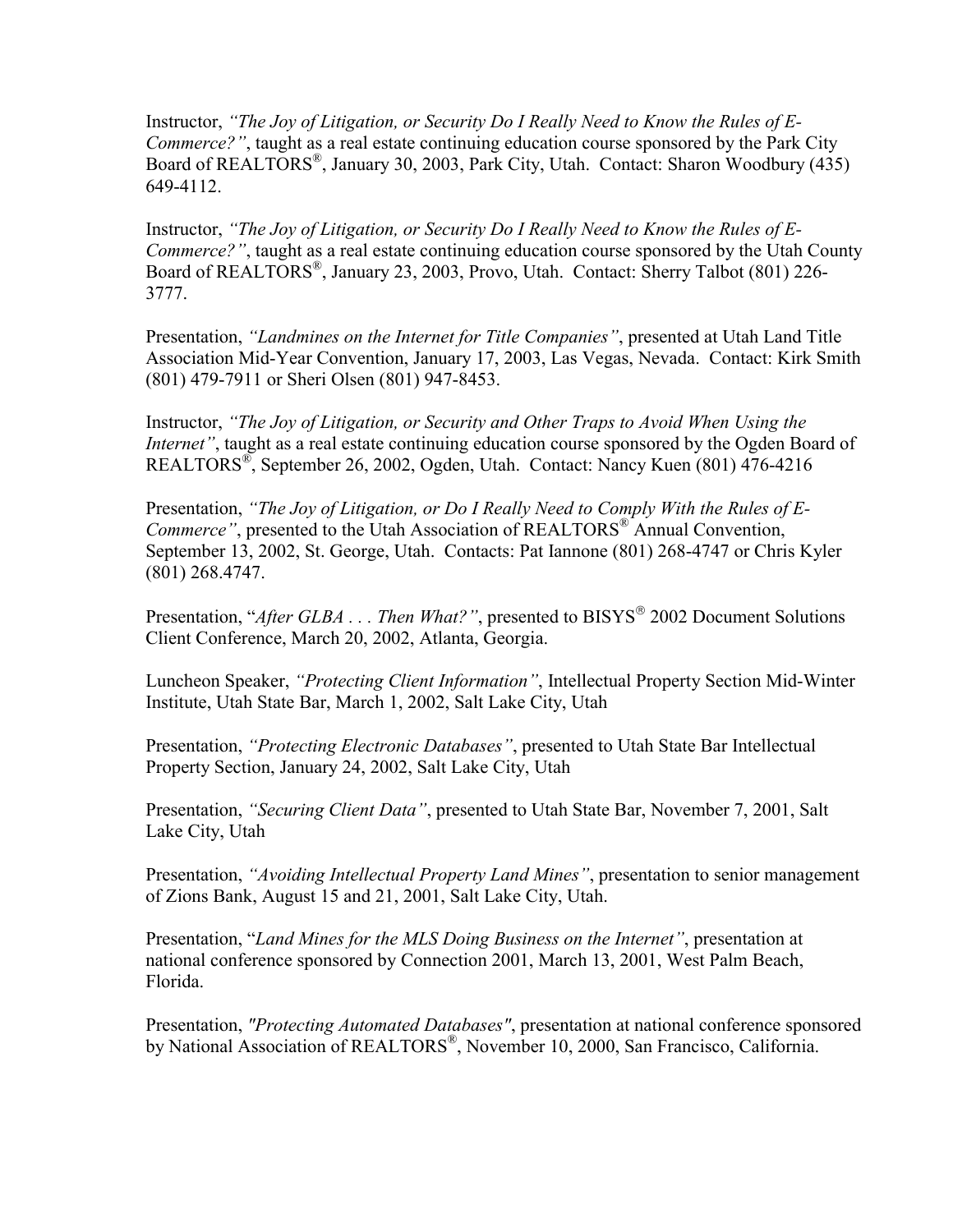Presentation, *"Trademarks"*, on Intellectual Property sponsored by Utah State Bar, June 4, 1998.

Instructor, University of Utah MBA class, *"Business Law"*, Fall, 1997.

Presentation, *"Understanding Your Borrower"*, Portfolio officers of Utah Technology Finance Corporation, Salt Lake City, Utah, August 20, 1997.

Instructor, University of Utah MBA class, *"Business Law"*, Fall, 1996

Instructor, University of Utah MBA class, *"Business Law"*, Fall, 1995

Instructor, University of Utah MBA class, *"Strategic Risk and Conflict Management"*, Fall, 1993

Associate Instructor, University of Utah, Department of Management, Executive Bachelor of Business Administration class, *"The Regulatory Environment"*, Summer, 1993.

Presentation, *"Avoiding Personal Liability in Corporations and Protecting Intellectual Property"*, Customers of Zions First National Bank, Salt Lake City, Utah, October 26, 1992.

Associate Instructor, University of Utah, Department of Management, *"Strategic Risk and Conflict Management"*, Fall, 1992.

Presentation, *"Living Wills, Guardianships, and Conservatorship"*, Alzheimer's Association, Northern Utah Chapter, Salt Lake City, Utah, September 24, 1992.

Presentation, *"Strategic Risk Management: Avoiding Legal Pitfalls When Consulting With Students"*, David Eccles School of Business, University of Utah, Salt Lake City, Utah, September 17, 1992.

Presentation, *"The Utah Revised Business Corporation Act"*, Information Technology Summit, Fall '92, Sundance, Utah, August 31, 1992.

Presentation, *"Drug and Alcohol Testing in Utah"*, Utah Information Technologies Association General Managers' Council, Salt Lake City, Utah, August 12, 1992.

Panelist, *"The Utah Revised Business Corporation Act"*, Utah State Bar, Salt Lake City, Utah, June 26, 1992.

Associate Instructor, University of Utah, Department of Management, Executive Bachelor of Business Administration class, *"The Regulatory Environment"*, Summer, 1992.

Presentation, *"What's In a Name? Understanding Who is Your Borrower?"*, Zions First National Bank, Credit Management Department, Salt Lake City, Utah, May 21, 1992.

Presentation, *"Preventive Legal Risk Management and the Seven Deadly Business Sins"*, Customers of Zions First National Bank, Salt Lake City, Utah, November 6, 1991.